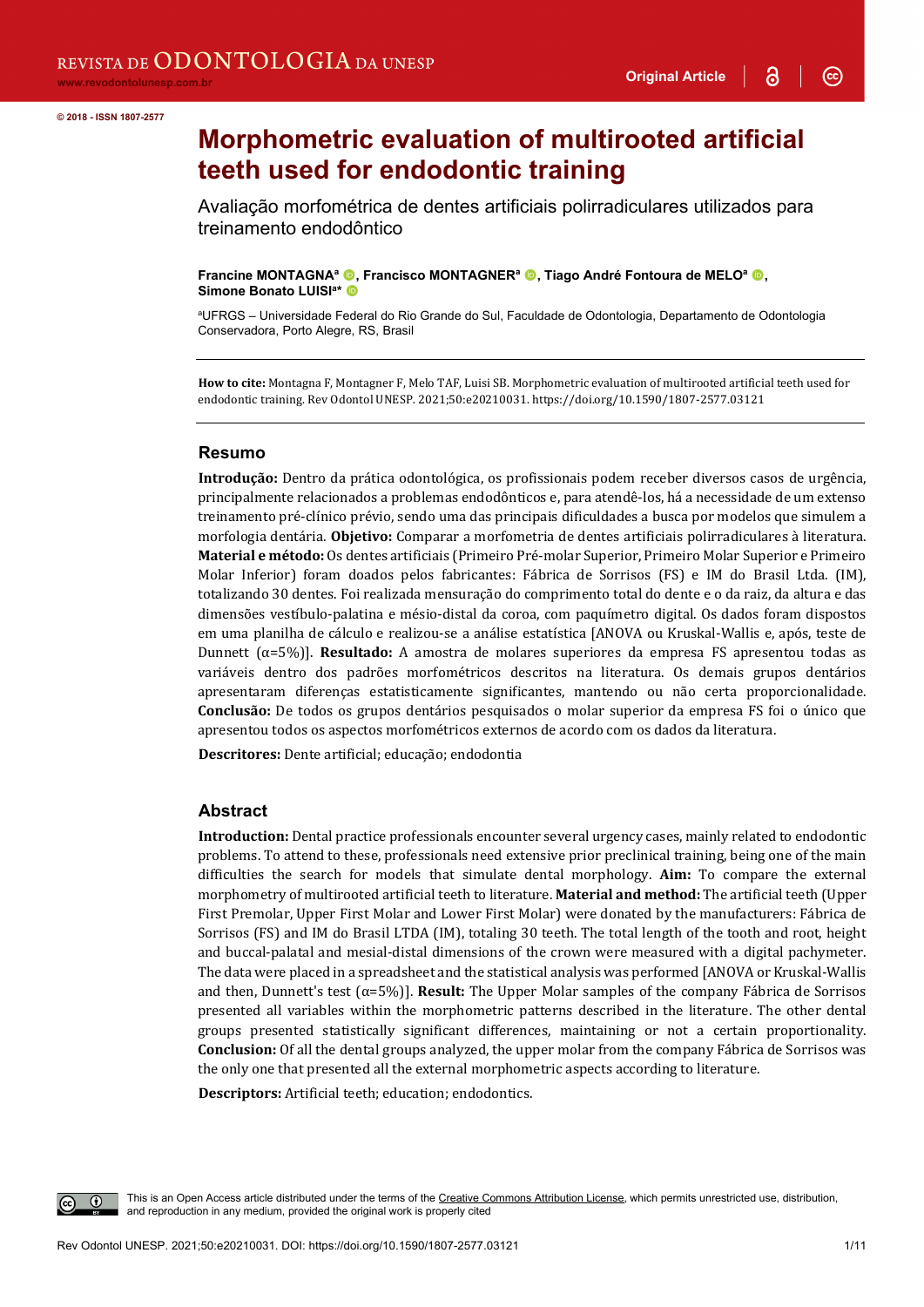#### **INTRODUCTION**

Within the dental practice, professionals can encounter several urgent cases, mainly related to endodontic problems and it is important to know about coronary openings, for example, aiming at pain resolution in a Primary Care context. Considering the complexity of endodontic treatment, it is necessary to educate and train dentistry students in this specialty through extensive pre-clinical training, ensuring that they are prepared for emergency care as general practitioners. Also, it is necessary to carry out an adequate treatment, anticipating the possible complications and outcomes of this treatment[\\*\\*1](#page-1-0)-4.

Since pre-clinical training is extremely important both for the development and acceptable performance of dentistry students in endodontic practice and for dentists in continuing education courses, it is necessary to overcome one of the biggest challenges found in this form of teaching, the search for models that accurately simulate tooth morphology and the root canal system<sup>3,5</sup>.

Traditionally, this pre-clinical education, both in undergraduate and in courses for continuing professional development, was carried out almost exclusively through the use of extracted natural teeth[\\*\\*](#page-1-1)6-11. However, this model has several disadvantages, including the difficulty of obtaining them, mainly due to ethical requirements established from Law 9,434 of 199712, which provides for the removal of organs and tissues for transplants, treatments, and other measures. The law makes a crime to transport, store or distribute human tissues unless there is the patient's consent. There is a paradigm shift from the emergence of the National Oral Health Policy, which provides for the emergence of health prevention policies, expansion, and qualification in the three levels of care - primary, secondary, and tertiary - directly affecting the longer maintenance of teeth13. Other disadvantages are the possibility of cross-infection, requiring the adequacy of these teeth, through the removal of amalgam fillings and subsequent sterilization, based on infection control guidelines, which would mean additional time to prepare the teeth $**2,4,5,8,9,11$  $**2,4,5,8,9,11$ ; anatomical variation, exemplified by incomplete root formation, extensive loss of tooth structure, canals atresia, root canal curvature, which hinders the standardization of teaching and the individual preparation and assessment of students´ performance[\\*\\*2](#page-1-3),4,8. Therefore, there was a stimulus for the development of alternative resources for preclinical endodontic education5,10.

Thus, artificial teeth – produced with opaque resin – which reproduce the anatomical characteristics of natural teeth, have been developed and used for pre-clinical teaching $1,4,7-9,11$ . These teeth bring some advantages, such as standardization, radiopacity, availability, ease of obtaining and replacement, as well as the absence of risk of cross-infection, being also cheaper $**2,4,7,8,11,14$  $**2,4,7,8,11,14$ . Thus, students could train in different scenarios as many times as necessary for their learning, acquiring the manual skills and radiographic interpretation necessary for their training, and being evaluated in a standardized and validated way due to the uniformity of artificial teeth, which guarantees very similar conditions during the teaching of the technique[\\*\\*1](#page-1-5),4,7,10. The disadvantages of these teeth include a discrepancy in the dimensions of the available models and, several times, an unreliable morphology15. This difficulty raises questions about the efficiency of preclinical learning exclusively in artificial models3,9.

Knowing that one of the main difficulties of this training is the search for models that simulate the dental morphology, this study aims to compare the external morphometry of polyarticular

<span id="page-1-5"></span><span id="page-1-4"></span><span id="page-1-3"></span><span id="page-1-2"></span><span id="page-1-1"></span><span id="page-1-0"></span><sup>\*\*</sup> Fochuk L. Evaluation and comparison of several tooth replicas used for endodontic treatment in pre-clinical [dissertation]. [Almada]: Higher Institute of Health Sciences Egas Moniz; 2017.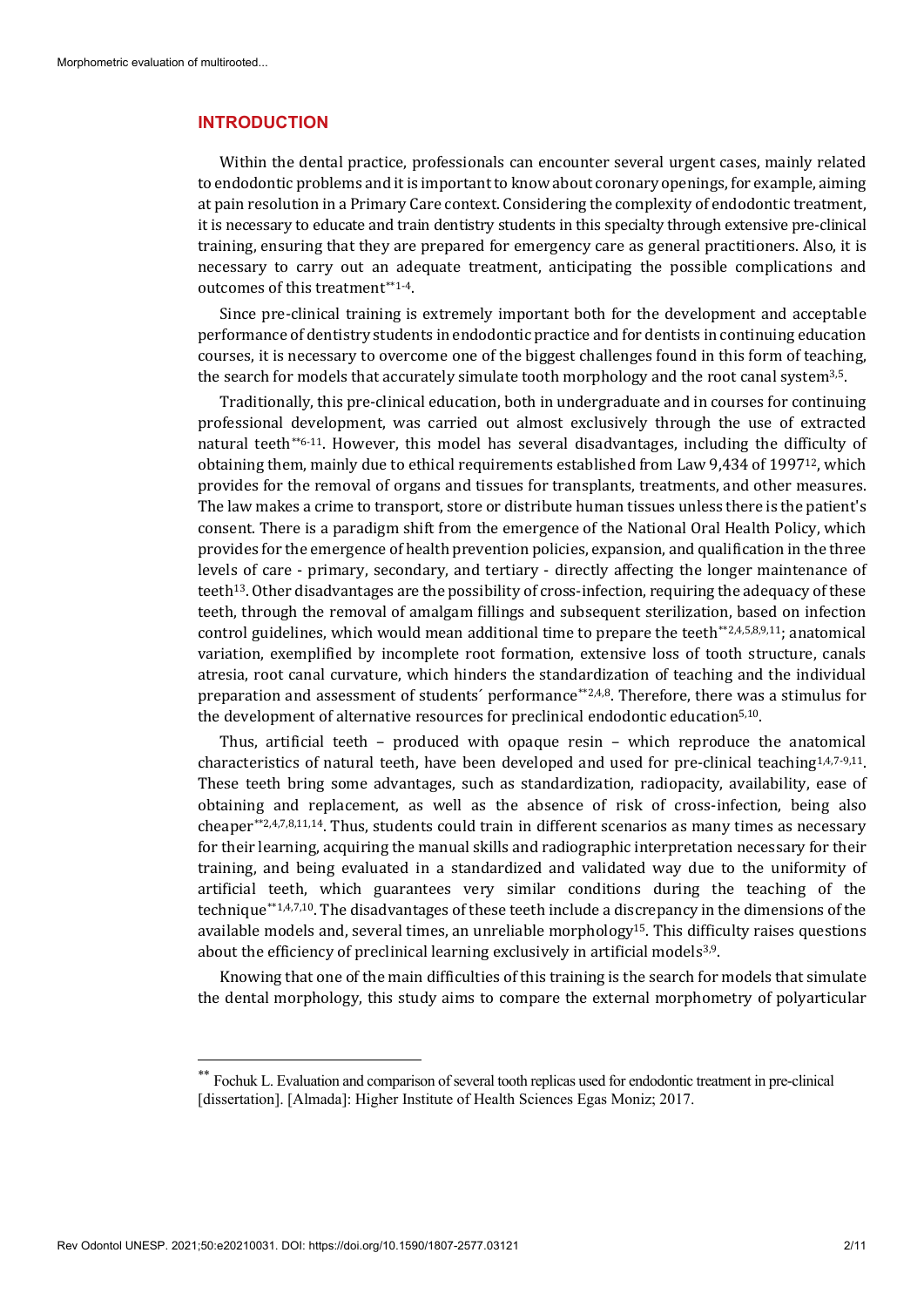artificial teeth with the literature. The null hypothesis is that there are no differences between commercially found artificial teeth and literature data.

## **MATERIAL AND METHOD**

This observational, descriptive, in vitro study was approved by the Research Committee (COMPESQ) of the Faculty of Dentistry of the Federal University of Rio Grande do Sul (FO-UFRGS) and carried out at the Dental Materials Laboratory of FO-UFRGS.

Thirty artificial endodontic teeth were obtained through donations from two commercial companies: *Fábrica de Sorrisos* (Arujá, São Paulo, Brazil), *FS group*, and *IM do Brasil Ltda.* (São Paulo, São Paulo, Brazil), *IM group*. Each company donated five teeth from each dental group – maxillary first premolar, maxillary first molar, and mandibular first lower molar – totaling fifteen teeth per company.

#### **Sample Calculation**

According to a previous study in the literature16 and to detect a standard deviation of at least 1.5 units between the means of the measurements observed in the groups, reaching a statistical power of 90% with a significance level of 5%, we calculated the need for five teeth per group.

#### **Acquisition of data regarding the external morphometry of the test groups**

We used a digital caliper to record the total length (TL) of the tooth and the buccopalatal (BP) and mesiodistal (MD) dimensions of the crown (Mitutoyo, Suzano, São Paulo, Brazil). The caliper was calibrated at 0 mm and dimension measurements were taken at the most prominent point of these faces. The tooth neck was identified and, from this point, we measured the root length (RL) and the crown length (CL) also using a digital caliper.

For maxillary premolars, the records of total tooth length and root length were performed both on the buccal surface (TL\_1MPM\_V and RL\_1MPM\_B) and on the palatal surface of the tooth (TL\_1MPM\_P and RL\_1MPM\_P). For maxillary first molars, these same values were obtained by measuring individually the roots regions of the mesiobuccal (TL\_1MM\_MB and RL\_1MM\_MB), distobuccal (TL\_1MM\_DB and RL\_1MM\_DB) and palatal (TL\_1MM\_P and RK\_1MM\_P) roots. Likewise, in mandibular lower molars, the variables were measured both at the mesial root (TL\_1MMO\_M and RL\_1MMO\_M) and the distal root (TL\_1MMO\_D and RL\_1MMO\_D).

Each variable was measured three times and at different times to obtain an average. The same previously trained evaluator performed the three measurements.

#### **Acquisition of data regarding the external morphology of the control group**

Regarding the morphometric data of the control group, we included in these study findings from the literature of four authors17-20. The average of the data obtained for each of the variables was used: total tooth length, root length, crown height, and buccolingual and mesiodistal dimensions of the crown of natural human teeth.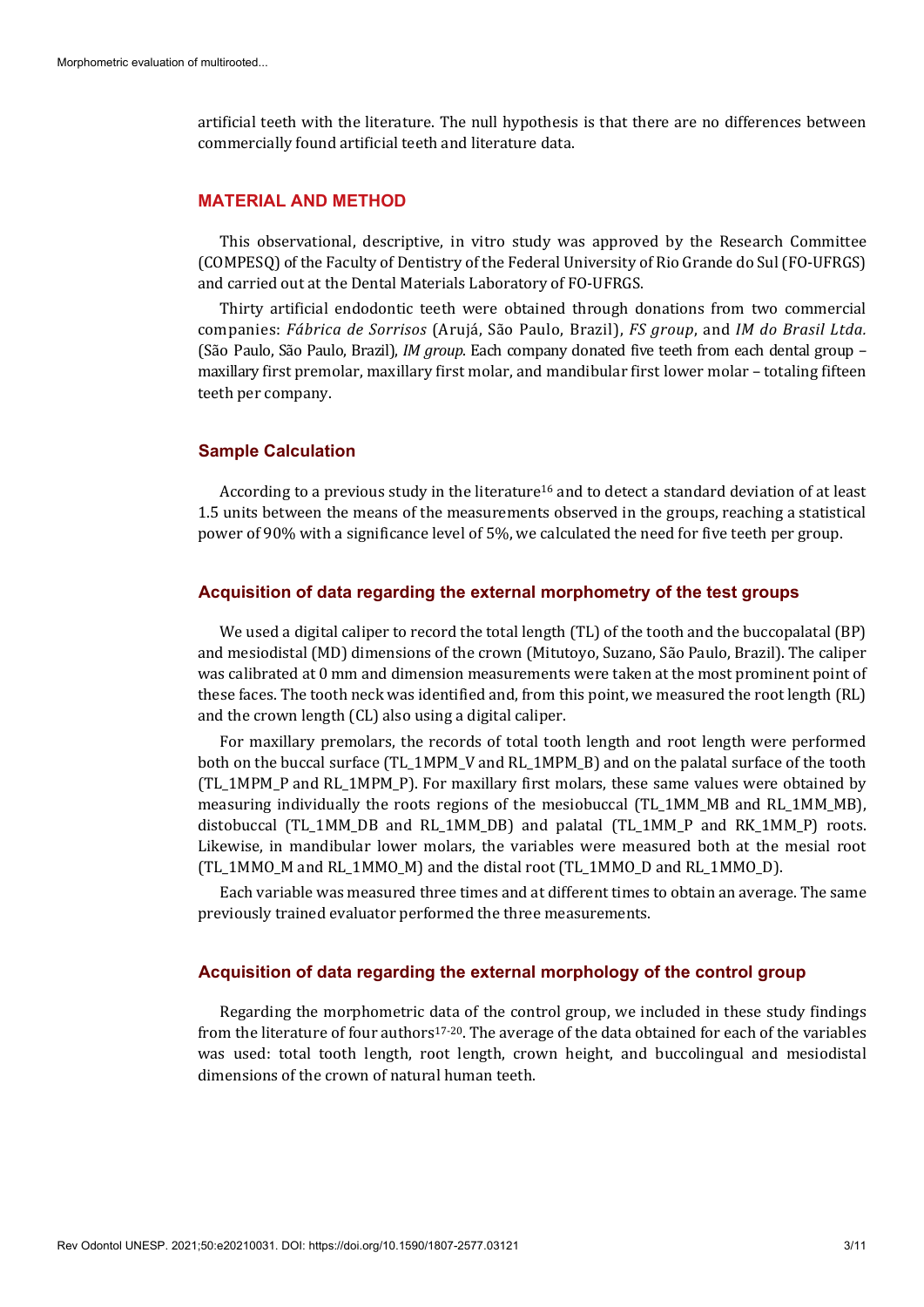#### **Data analysis**

We entered data into a spreadsheet (Excel, Microsoft Windows, USA) and data analysis was performed using GraphPad Prism version 7.00 for Windows (GraphPad Software, La Jolla California USA, www.graphpad.com). The significance level adopted for all tests was 5%. Data normality was tested using the Shapiro-Wilk test. We compared data between each group and the control group, as established from literature data. No comparison was made between the different test groups. In the case of parametric distribution of data, we applied the ANOVA test, followed by Dunnett's test of multiple comparisons. In the case of non-parametric data distribution, we adopted the Kruskal-Wallis test, followed by the Dunnett multiple comparisons test.

## **RESULT**

Figure 1 shows the results obtained for the variables total tooth length, root length, crown height, crown width in the buccolingual direction, and crown width in the mesiodistal direction, referring to the maxillary first premolars when compared to the literature.

For premolars, we observed a statistically significant difference between samples from the FS and control groups for the variables total buccal length of the tooth (P=0.0001; post hoc ANOVA test Dunnett's Multiple Comparisons Test), total palatal length of the tooth (P=0.0001; ANOVA post hoc Test of Dunnett's Multiple Comparisons Test), vestibular root length (P=0.0001; ANOVA post hoc Test of Dunnett's Multiple Comparisons) and palatal root length (P=0.0015; ANOVA post hoc test (Dunnett's Multiple Comparisons Test). The IM group showed a statistically significant difference for the variables total buccal length of the tooth (P=0.001; ANOVA post hoc test Dunnett's Multiple Comparisons Test), total palatal tooth length (P=0.001; ANOVA post-hoc test Dunnett's Multiple Comparisons Test), and crown height (P=0.0411; Kruskal-Wallis test post hoc Dunnett's Multiple Comparisons Test).

Figure 2 shows the results for total tooth length, root length, crown height, and buccolingual and mesiodistal dimensions obtained by comparing the maxillary first molars with literature data.

Maxillary molars revealed a statistically significant difference between the IM and control group samples for the variables buccolingual width (P=0.0004; post hoc ANOVA test Dunnett's Multiple Comparisons Test) and mesiodistal crown width (P=0.001; ANOVA post hoc Test of Dunnett's Multiple Comparisons).

Figure 3 shows the results obtained from the comparison between the first lower molars and the control group, for the variables total tooth length and root length, as well as the buccolingual and mesiodistal height and width data of the crown.

For mandibular molars, we observed a statistically significant difference between the samples from the FS group, regarding the variable mesial total length of the tooth (P=0.0032; ANOVA post hoc Test of Dunnett's Multiple Comparisons Test), when compared to the control. For the IM group, there was a statistically significant difference, when compared to the control group, for the mesiodistal width variable (P=0.0161; ANOVA post hoc Test of Dunnett's Multiple Comparisons).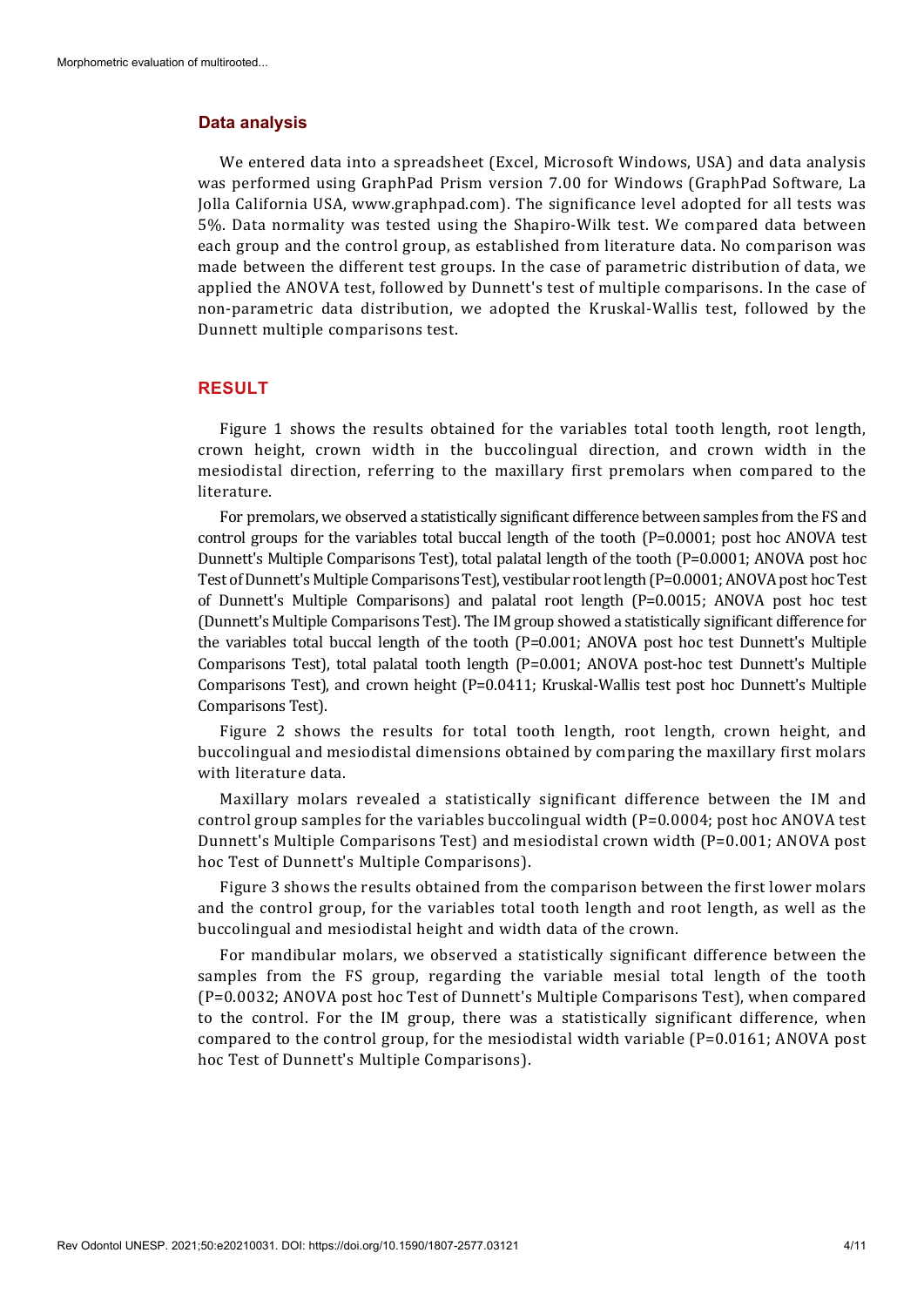

**Figure 1.** Graphs referring to data analyzed for Maxillary First Premolar (1PMS). Legend: A – graph of the mean total PMS length (CT) of the maxillary first premolar (1PMS) measured by the buccal surface (V) and palate (P); B – graph of the mean root length (CR) of the maxillary first premolar (1PMS) measured by the

buccal (V) and palatal (P) surfaces; C – graph of the median crown height (AC) of the maxillary first premolar (1PMS); D – graph of the mean of the buccolingual dimension (VL) of the maxillary first premolar (1PMS); E – graph of the median of the mesiodistal dimension (MD) of the maxillary first premolar (1PMS).

LIT is the control group, FS is the *Fábrica de Sorrisos* group and IM is the IM group from Brazil. Note: Asterisks represent a statistically significant difference, the greater the number of asterisks, the greater the difference.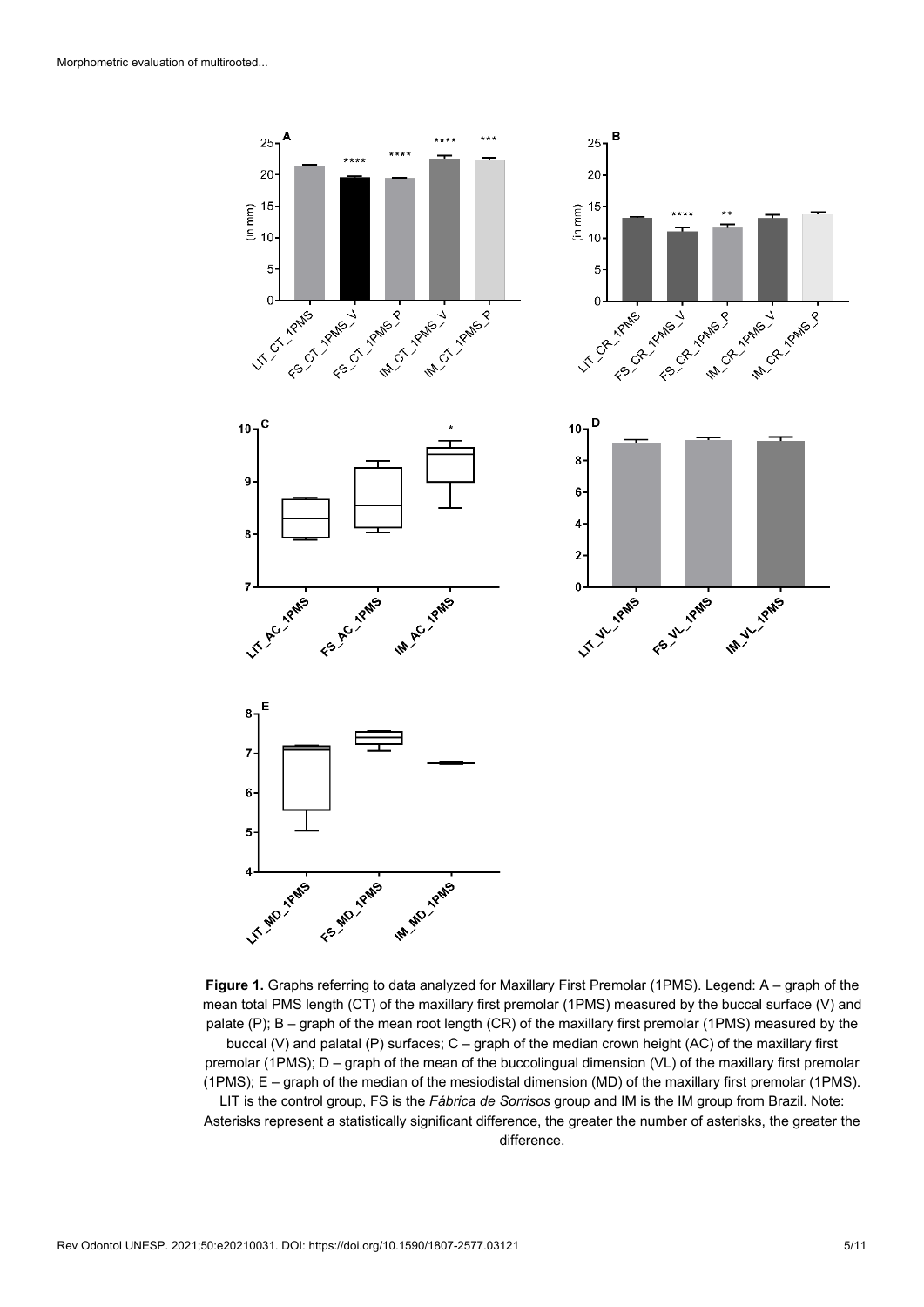

**Figure 2.** Graphs referring to the analyzed data for Maxillary First Molar. Legend: A – graph of the mean total length (CT) of the maxillary first molar (1MS) measured by the mesiobuccal (MV), distobuccal (DV), and palatal (P) face; B – graph of the mean root length (CR) of the maxillary first molar (1MS) measured by the mesiobuccal (MV), distobuccal (DV) and palatal (P) surface; C – graph of the median crown height (AC) of the maxillary first molar (1MS);  $D -$  graph of the mean of the buccolingual dimension (VL) of the maxillary first molar (1MS); E – graph of the mean mesiodistal dimension (MD) of the maxillary first molar (1MS). LIT is the control group, FS is the *Fábrica de Sorrisos* group and IM is the IM group from Brazil. Note: Asterisks represent a statistically significant difference, the greater the number of asterisks, the greater the difference.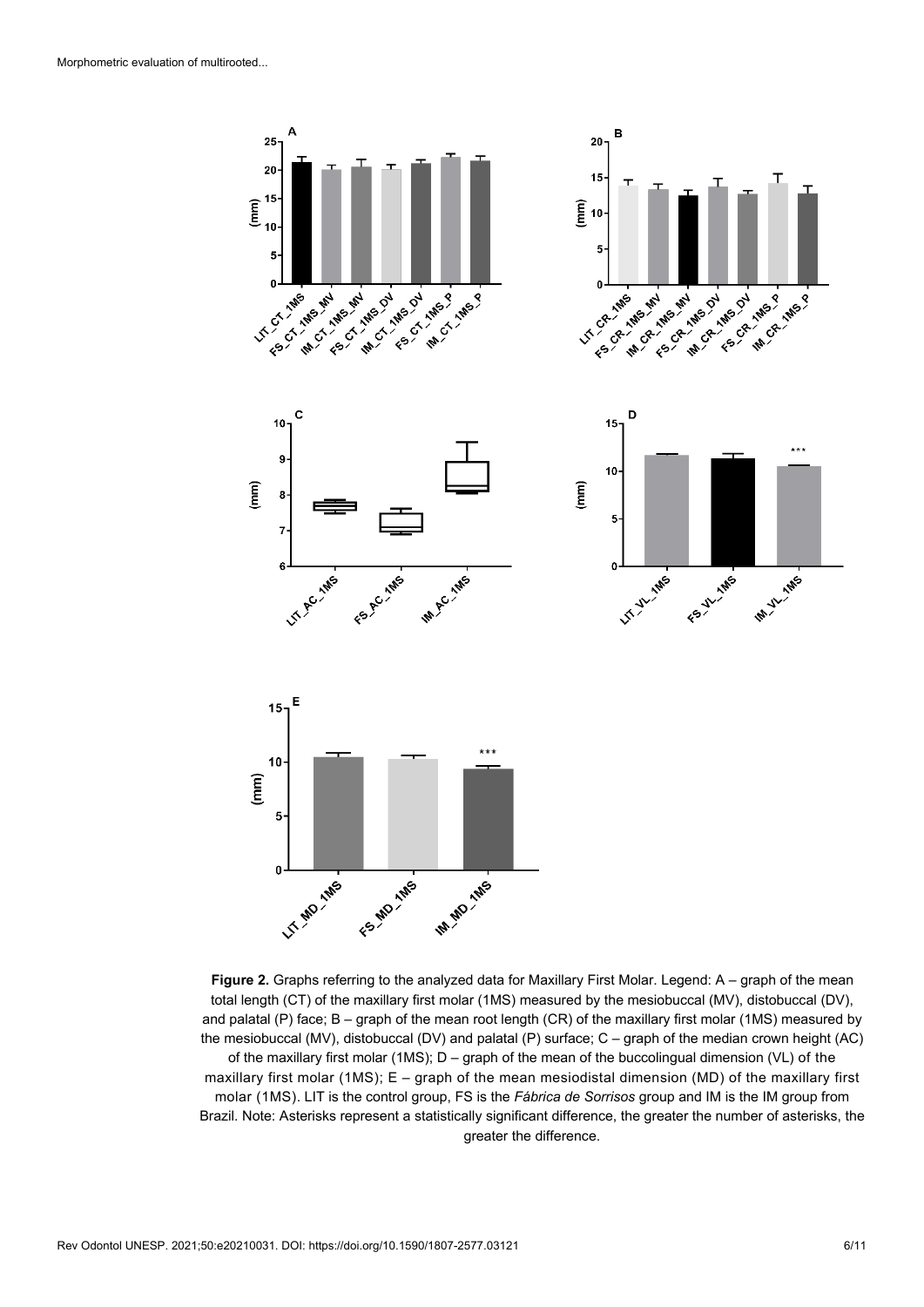

**Figure 3.** Graphs referring to data analyzed for Mandibular First Molar. Legend: A – graph of the mean total length (CT) of the mandibular first molar (1MI) measured by the mesial (M) and distal (D) face; B – graph of the mean root length (CR) of the mandibular first molar (1MI) measured by the mesial (M) and distal (D) surfaces; C – graph of the mean crown height (AC) of the mandibular first molar (1MI); D – graph of the mean of the buccolingual dimension (VL) of the mandibular first molar (1MI); E – mean the graph of the mesiodistal dimension (MD) of the mandibular first molar (1MI). LIT is the control group, FS is the *Fábrica de Sorrisos* group and IM is the IM group from Brazil. Note: Asterisks represent a statistically significant difference, the greater the number of asterisks, the greater the difference.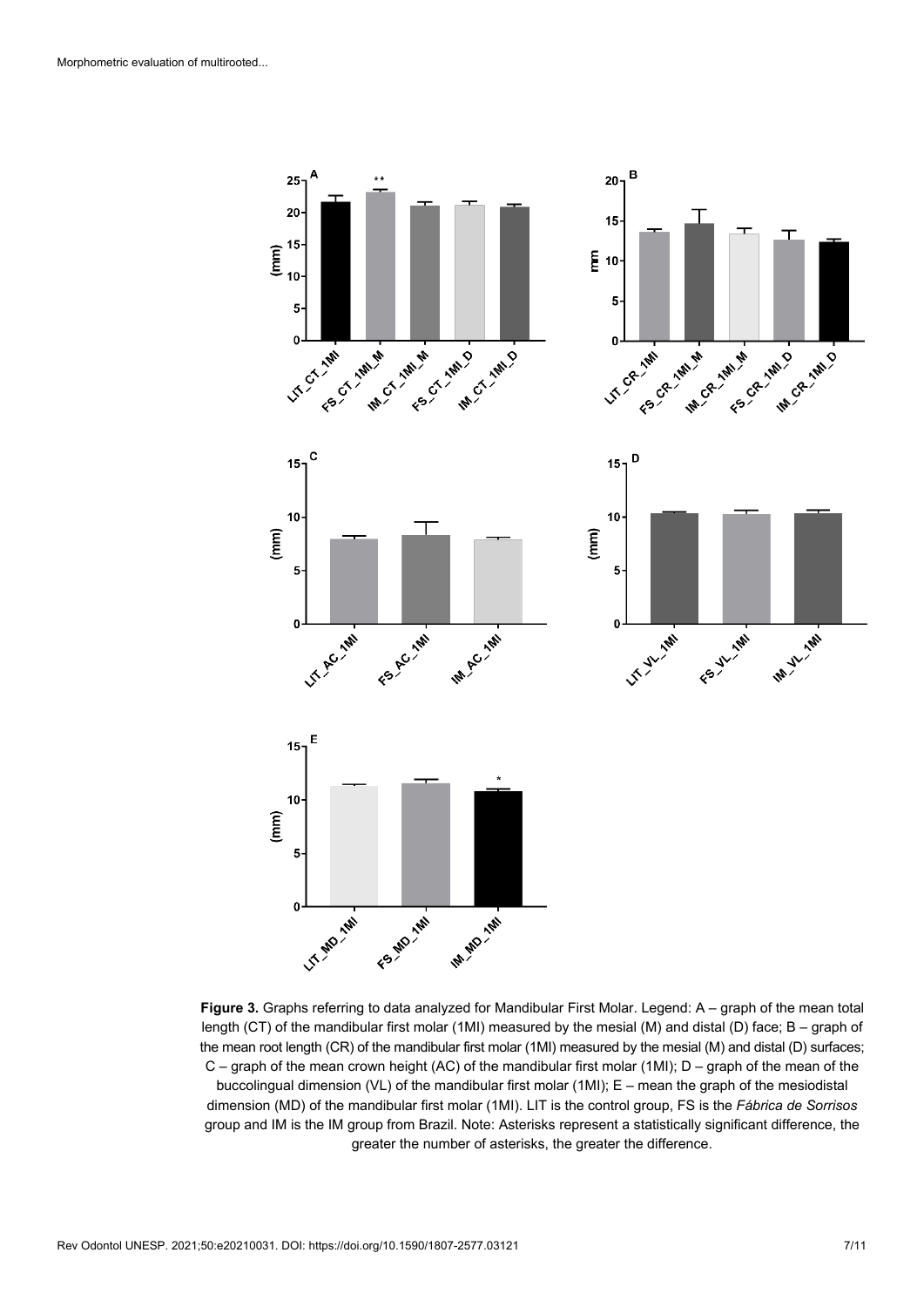#### **DISCUSSION**

The null hypothesis of this study of no morphometric differences between artificial teeth and data obtained from the literature on human maxillary first premolars and mandibular first molars was rejected. This corroborates the study by Reymus et al.<sup>21</sup> that showed a difference between commercially available replicas and extracted natural teeth. On the other hand, in this study, the group of maxillary molars from the company FS presented all morphometric measures evaluated similarly to the data in the literature on human teeth.

The morphometric evaluation is one of the aspects to be considered when choosing artificial teeth such as morphological aspects<sup>15</sup>, Knoop microhardness<sup>22</sup> and radiopacity<sup>23</sup>, which were not the object of this study, having been evaluated in other experiments15,22,23.

This paper did not aim at evaluating the internal anatomy. According to Vertucci et al.24 the internal anatomy of teeth is complex and can have up to eight different configurations of the root pulp space. Thus, knowledge of the morphology of the root canal and its frequent variations is essential for successful endodontic treatment. This expressive number of configurations makes most dentistry students consider the teaching of Endodontics stressful and complex<sup>25</sup>.

The study by Gancedo-Caravia et al.<sup>1</sup> brings as an alternative the use of less complex anatomical models for the initial endodontic training of students. However, from the development of skills, more anatomically accurate models, with variations in the degree of difficulty would be indicated1,11.

According to Della Serra, Ferreira26, the pulp chamber follows the same format seen in the anatomy of the dental crown, but in proportionately smaller dimensions. Therefore, once the artificial model managed to be adequate in its size and external shape, the internal morphology would accompany it and would be a smaller anatomical equivalent when compared to the external shape. However, Mendes et al.15 did not observe the similarity between the internal and external anatomies of single-rooted artificial teeth, reporting the difficulty of reproducing the external anatomy in the internal one, since the shape of the crown is often not similar to that in the literature, except the maxillary lateral incisor of *Fábrica dos Sorrisos* company.

The natural teeth also present variations in their dimensions, influenced by numerous conditions such as gender, age, ethnicity, and head type of the individual<sup>26</sup>. The teeth of black male individuals are proportionally larger than teeth of individuals of the female sex and other ethnicities27, with small morphometric variations acceptable in artificial teeth, as long as a certain degree of proportionality is maintained15.

Therefore, we observed that all the variables that showed a statistically significant difference in the maxillary first premolars, when compared to the control group, respected a certain proportionality. The FS company presented lower values than those observed in the control group for total length – buccal and palatal – and root length – buccal and palatal. In turn, the IM company presented higher values for the variables total tooth length, when measured by buccal and palatal, and for crown height, when compared to the literature.

For the group of maxillary first molars from the IM company, the proportionality of the dimensions of the crown was respected, as even with a statistically significant difference for the variables buccolingual and mesiodistal crown width, both were smaller than those obtained in the literature.

On the other hand, the group of mandibular first molars from the IM company showed a statistically significant difference only for one of the crown variables, mesiodistal width, which was smaller than in the literature. The difference in only one of the crown dimensions suggests a change in the proportionality of the external morphometry and, consequently, a change in the shape of the crown.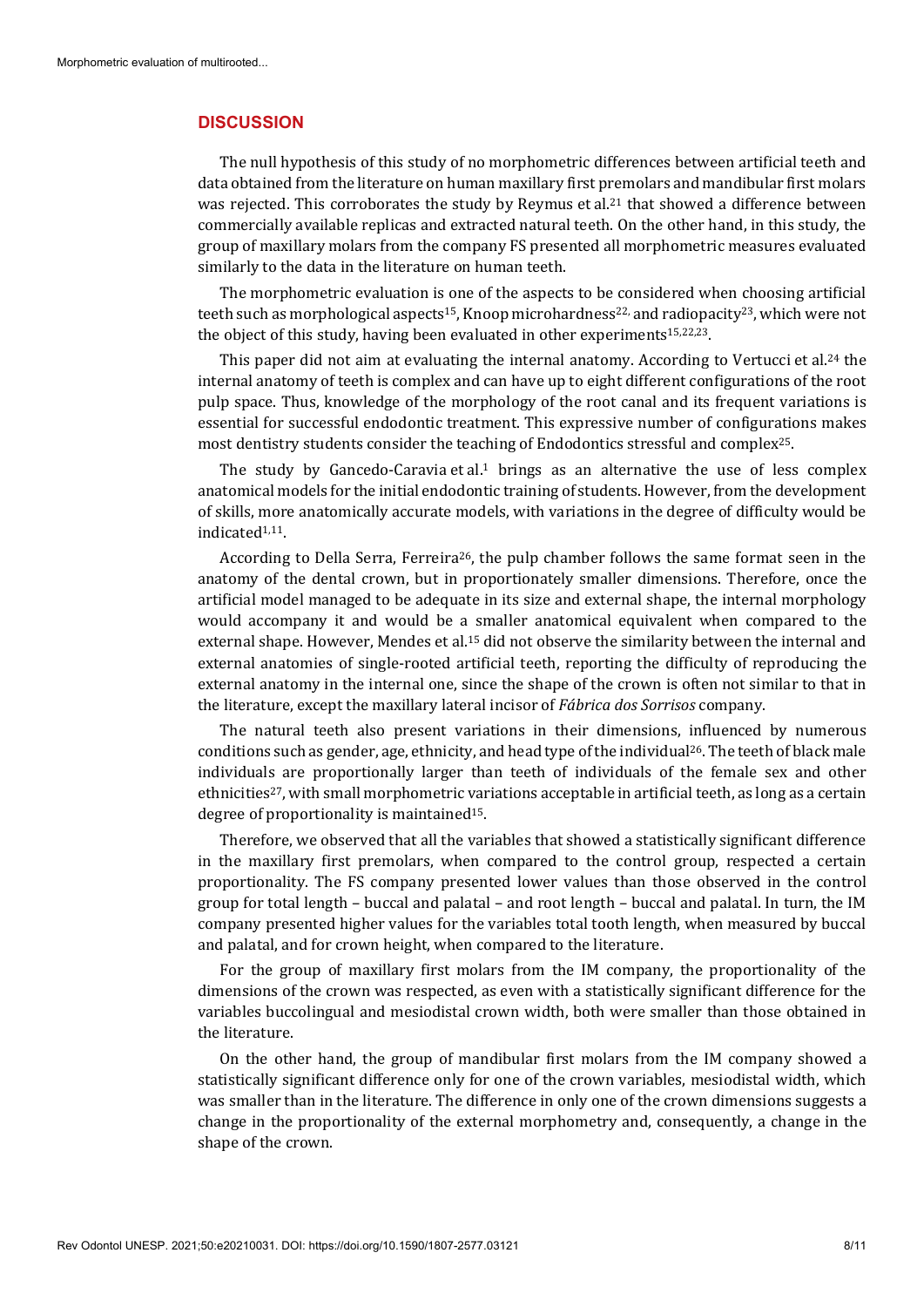In the group of mandibular first molars from the FS company, there was a statistically significant difference in the mesial total length of the tooth, which was greater than in the control group. Although crown height and mesial root length did not present statistically significant values when compared to the literature, both also presented higher values, which indicates a certain degree of proportionality.

The study limitations include the measurement of the total length of the tooth on its palatal surface and the palatal root length in the maxillary premolars since the literature presents only one measure for these variables, exclusively for buccal<sup>17-20</sup>. Thus, the data obtained in this study, both on the palatal surface and the buccal surface of the maxillary first premolar, in both groups tested, were compared only to the buccal measurement of the control group. Equally, the literature only presents values, for total tooth and root length, referring to the mesiobuccal roots, in the maxillary molars, and to the mesial ones, in the mandibular molars $17-20$ . Thus, the data obtained in the distal roots of the mandibular molars, and the palatal and distobuccal roots of the maxillary molars were compared only to the measurement presented in the literature.

Al-Sudani, Basudan<sup>8</sup> and Luz et al.<sup>10</sup> point out that artificial teeth are seen as unsatisfactory, both by students and specialists, concerning anatomy and physical characteristics. However, studies indicate that students trained in artificial teeth are not harmed during preclinical training in Endodontics, when compared to students trained in extracted natural teeth, obtaining the same results4,6,9,14. With the increasing adherence to the market of artificial teeth, the search for models that provide more realistic experiences and even that cause greater satisfaction to dentistry students, is necessary. This study, as well as that by Mendes et al.15, presents subsidies that can help companies to improve the morphology of their artificial models.

### **CONCLUSION**

Only the group of maxillary molars from the FS company had all values similar to those of the control group, being the most appropriate among those evaluated, for preclinical training in endodontics, from a morphometric point of view. Although the other groups present statistically significant differences when compared to the literature, the maxillary first premolars of both companies respected a certain degree of proportionality in the morphometric variations. On the other hand, the mandibular first molar in the IM group did not maintain the morphometric proportionality of the crown, as it presented a statistically significant difference in only one of the two variables.

## **REFERENCES**

- 1. Gancedo-Caravia L, Bascones J, García-Barbero E, Arias A. Suitability of diferente tooth replicas for endodontic training: perceptions and detection of common erros in the performance of postgraduate students. Int Endod J. 2020;53(4):562-72[. http://dx.doi.org/10.1111/iej.13251.](https://doi.org/10.1111/iej.13251) [PMid:31721237.](https://www.ncbi.nlm.nih.gov/entrez/query.fcgi?cmd=Retrieve&db=PubMed&list_uids=31721237&dopt=Abstract)
- 2. Reymus M, Fotiadou C, Kessler A, Heck K, Hickel R, Diegritz C. 3D printed replicas for endodontic education. Int Endod J. 2019 Jan;52(1):123-30[. http://dx.doi.org/10.1111/iej.12964.](https://doi.org/10.1111/iej.12964) [PMid:29900562.](https://www.ncbi.nlm.nih.gov/entrez/query.fcgi?cmd=Retrieve&db=PubMed&list_uids=29900562&dopt=Abstract)
- 3. Narayanaraopeta U, AlShwaimi E. Preclinical endodontic teaching. A survey of Saudi dental schools. Saudi Med J. 2015;36(1):94-100[. http://dx.doi.org/10.15537/smj.2015.1.9336.](https://doi.org/10.15537/smj.2015.1.9336) [PMid:25630011.](https://www.ncbi.nlm.nih.gov/entrez/query.fcgi?cmd=Retrieve&db=PubMed&list_uids=25630011&dopt=Abstract)
- 4. Tchorz JP, Brandl M, Ganter PA, Karygianni L, Polydorou O, Vach K, et al. Pre-clinical endodontic training with artificial instead of extracted human teeth: does the type of exercise have na influence on clinical endodontic outcomes? Int Endod J. 2015 Sep;48(9):888-93. [http://dx.doi.org/10.1111/iej.12385.](https://doi.org/10.1111/iej.12385) [PMid:25266846.](https://www.ncbi.nlm.nih.gov/entrez/query.fcgi?cmd=Retrieve&db=PubMed&list_uids=25266846&dopt=Abstract)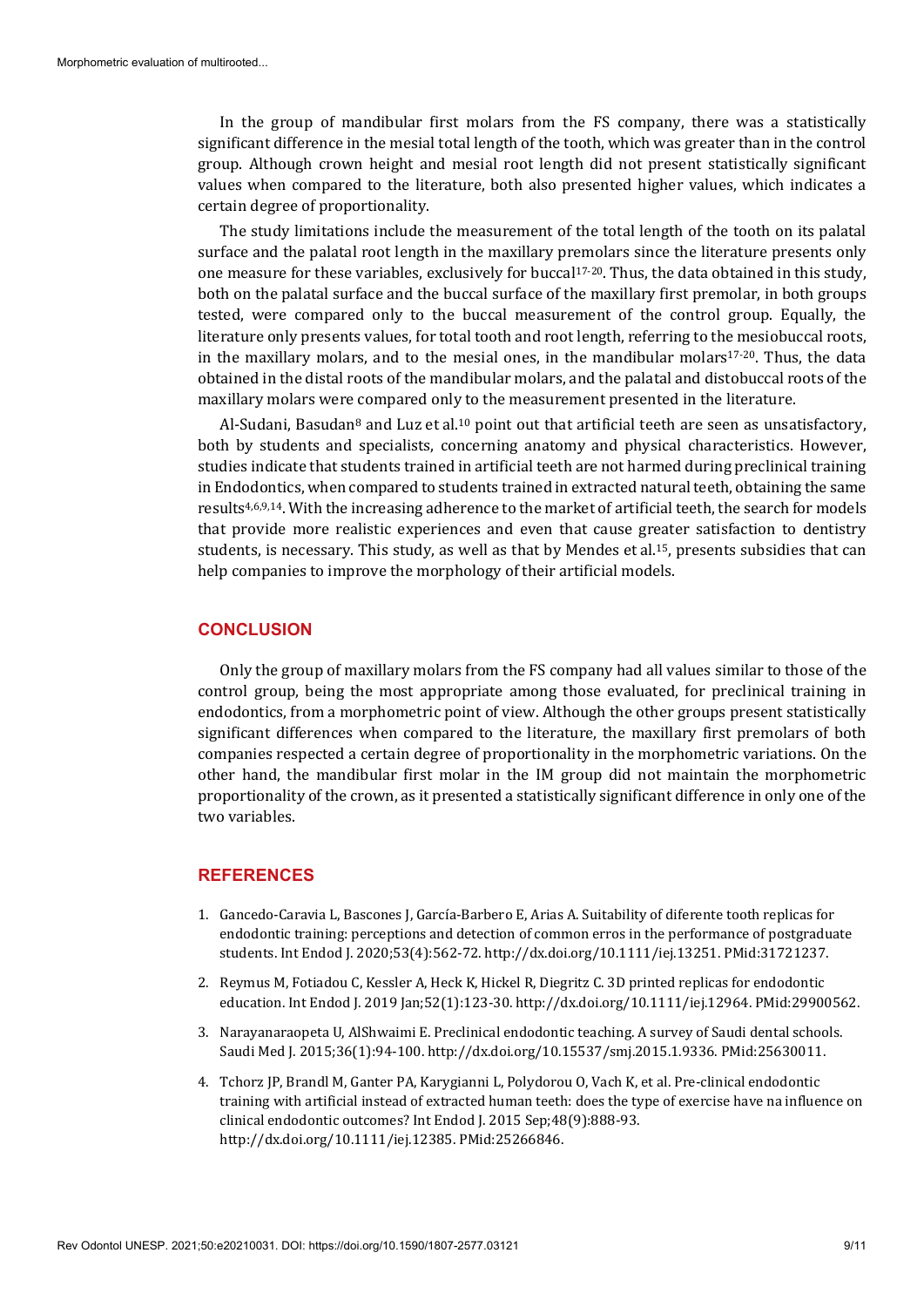- 5. Robberecht L, Chai F, Dehurtevent M, Marchandise P, Bécavin T, Hornez JC, et al. A novel anatomical ceramic root canal simulator for endodontic training. Eur J Dent Educ. 2017 Nov;21(4):e1-6. [http://dx.doi.org/10.1111/eje.12207.](https://doi.org/10.1111/eje.12207) [PMid:27146633.](https://www.ncbi.nlm.nih.gov/entrez/query.fcgi?cmd=Retrieve&db=PubMed&list_uids=27146633&dopt=Abstract)
- 6. Decurcio DA, Lim E, Chaves GS, Nagendrababu V, Estrela C, Rossi-Fedele G. Pre-clinical endodontic education outcomes between artificial versus extracted natural teeth: a systematic review. Int Endod J. 2019 Mar;52(8):1153-61[. http://dx.doi.org/10.1111/iej.13116.](https://doi.org/10.1111/iej.13116) [PMid:30883828.](https://www.ncbi.nlm.nih.gov/entrez/query.fcgi?cmd=Retrieve&db=PubMed&list_uids=30883828&dopt=Abstract)
- 7. Holden A, Dracopoulos SA. Owning the tooth: exploring the ethical and legal issues relating to use of extracted human teeth in dental education in Australia. Aust Dent J. 2017 Jun;62(2):146-51. [http://dx.doi.org/10.1111/adj.12493.](https://doi.org/10.1111/adj.12493) [PMid:27878823.](https://www.ncbi.nlm.nih.gov/entrez/query.fcgi?cmd=Retrieve&db=PubMed&list_uids=27878823&dopt=Abstract)
- 8. Al-Sudani DI, Basudan SO. Students' perceptions of pre-clinical endodontic training with artificial teeth compared to extracted human teeth. Eur J Dent Educ. 2017 Aug;21(4):e72-5. [http://dx.doi.org/10.1111/eje.12223.](https://doi.org/10.1111/eje.12223) [PMid:27495270.](https://www.ncbi.nlm.nih.gov/entrez/query.fcgi?cmd=Retrieve&db=PubMed&list_uids=27495270&dopt=Abstract)
- 9. Bitter K, Gruner D, Wolf O, Schwendicke F. Artificial versus natural teeth for preclinical endodontic training: a randomized controlled trial. J Endod. 2016 Aug;42(8):1212-7. [http://dx.doi.org/10.1016/j.joen.2016.05.020.](https://doi.org/10.1016/j.joen.2016.05.020) [PMid:27469437.](https://www.ncbi.nlm.nih.gov/entrez/query.fcgi?cmd=Retrieve&db=PubMed&list_uids=27469437&dopt=Abstract)
- 10. Luz DS, Ourique FS, Scarparo RK, Vier-Pelisser FV, Morgental RD, Waltrick SBG, et al. Preparation time and perceptions of brazilian specialists and dental students regarding simulated root canals for endodontic teaching: a preliminary study. J Dent Educ. 2015 Jan;79(1):56-63. [http://dx.doi.org/10.1002/j.0022-0337.2015.79.1.tb05857.x.](https://doi.org/10.1002/j.0022-0337.2015.79.1.tb05857.x) [PMid:25576553.](https://www.ncbi.nlm.nih.gov/entrez/query.fcgi?cmd=Retrieve&db=PubMed&list_uids=25576553&dopt=Abstract)
- 11. Nassri MR, Carlik J, da Silva CR, Okagawa RE, Lin S. Critical analysis of artificial teeth for endodontic teaching. J Appl Oral Sci. 2008;16(1):43-9[. http://dx.doi.org/10.1590/S1678-77572008000100009.](https://doi.org/10.1590/S1678-77572008000100009) [PMid:19089288.](https://www.ncbi.nlm.nih.gov/entrez/query.fcgi?cmd=Retrieve&db=PubMed&list_uids=19089288&dopt=Abstract)
- 12. Brasil. Lei nº 9.434, de 4 de fevereiro de 1997. Dispõe sobre a remoção de órgãos, tecidos e partes do corpo humano para fins de transplante e tratamento e dá outras providências. Diário Oficial da União, Brasília, 4 fevereiro, 1997.
- 13. Brasil. Ministério da Saúde. Diretrizes da Política Nacional de Saúde Bucal. Brasília: Ministério da Saúde; 2004.
- 14. Aljarbou FA, Riyahi AM. Natural *versus* artificial teeth in preclinical endodontic training. Int J Med Dent. 2019;23(3):419-24. http://dx.doi.org/10.1016/j.joen.2016.05.020.
- 15. Mendes JS, Montagner F, Melo TAF, Luisi SB. Avaliação de dentes monorradiculares artificiais utilizados para treinamento endodôntico. Rev Odontol UNESP. 2020;49:e20200018. [http://dx.doi.org/10.1590/1807-2577.01820.](https://doi.org/10.1590/1807-2577.01820)
- 16. Medeiros JMF, Ferreira GS, Habitante SM, Dollinger CFAV, Forghieri AA, Haddad MS Fo. Análise da dureza vickers da superfície de dentes artificiais em resina poliéster. Rev Odontol Univ Cid São Paulo. 2014;26(1):23-37. http://dx.doi.org/10.26843/ro\_unicid.v26i1.283.
- 17. Figún ME, Garino RR. Anatomia odontológica funcional e aplicada. Porto Alegre: Artmed; 2003.
- 18. Picosse M. Anatomia dentária. São Paulo: Guanabara Koogan; 1987.
- 19. Woelfel JB, Scheid RC. Anatomia dental. Rio de Janeiro: Guanabara-Koogan; 1984.
- 20. Sicher H, Tandler J. Anatomia para dentistas. São Paulo: Atheneu; 1981.
- 21. Reymus M, Stawarczyk B, Winkler A, Ludwig J, Kess S, Krastl G, et al. A critical evaluation of the material properties and clinical suitability of in-house printed and commercial tooth replicas for endodontic training. Int Endod J. 2020 Oct;53(10):1446-54[. http://dx.doi.org/10.1111/iej.13361](https://doi.org/10.1111/iej.13361)[.](https://www.ncbi.nlm.nih.gov/entrez/query.fcgi?cmd=Retrieve&db=PubMed&list_uids=32623735&dopt=Abstract) [PMid:32623735.](https://www.ncbi.nlm.nih.gov/entrez/query.fcgi?cmd=Retrieve&db=PubMed&list_uids=32623735&dopt=Abstract)
- 22. Bainy PT, Luisi SB, Montagner F, Melo TAF. Efeito de diferentes soluções irrigadoras na microdureza superficial *Knoop* de dentes artificiais. Rev Odontol UNESP. 2019;48:e20190052. [http://dx.doi.org/10.1590/1807-2577.05219.](https://doi.org/10.1590/1807-2577.05219)